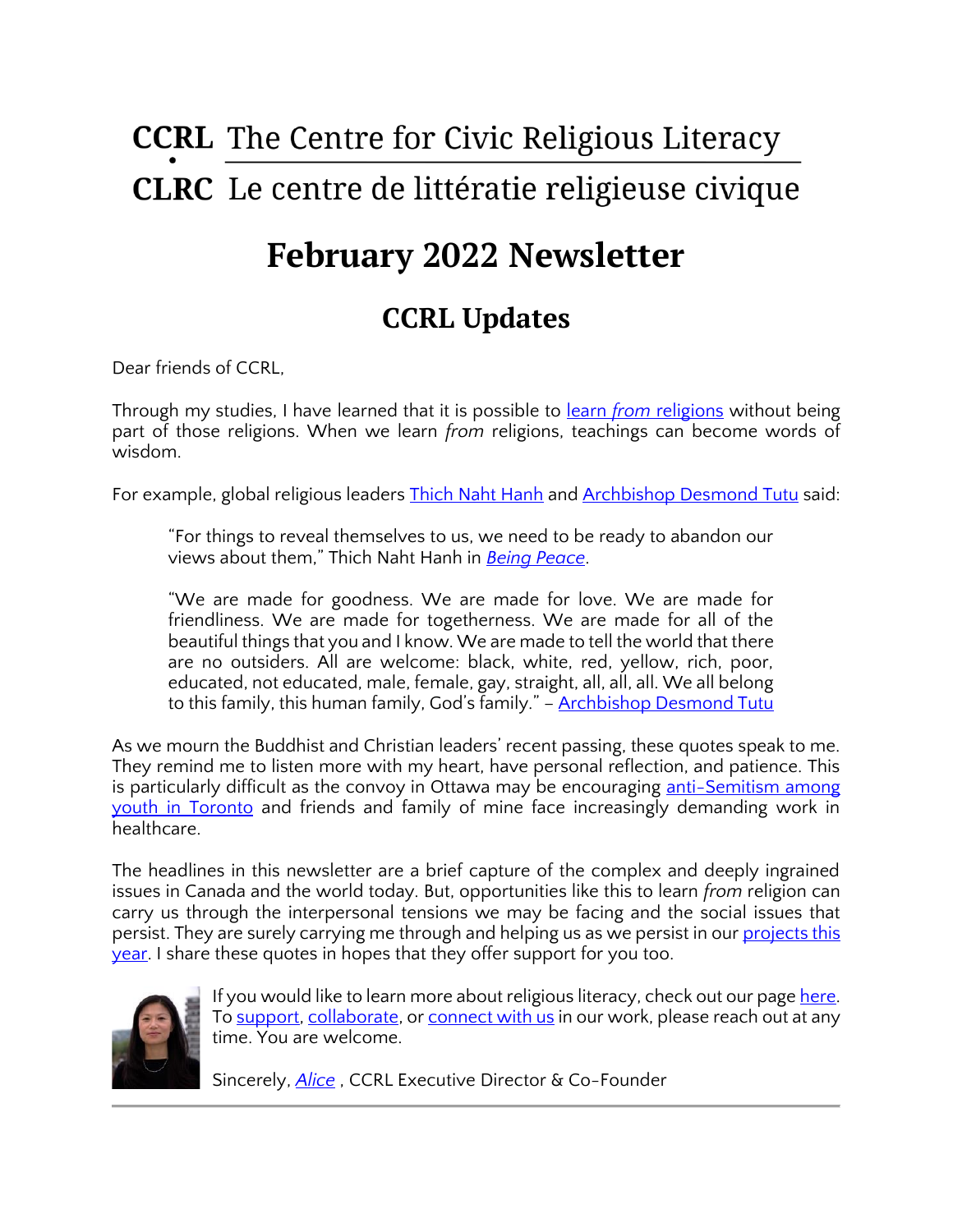### **The Pulse**



More here – [Islam, Sikhism and why immigration drives religion in Canada: 'It's the](https://globalnews.ca/news/8471540/islam-sikhism-religion-canada/)  [curriculum of our life'](https://globalnews.ca/news/8471540/islam-sikhism-religion-canada/) *Global News*

#### *How does belief (religious or not) inform life and society in Canada today?*

Here are some headlines that show how religious, spiritual, and non-religious perspectives remain part of our daily lives and society. They show the struggles, virtues, and influence of Canadians in local and global communities. Some are one-on-one interactions while others are systemic, good and bad.

*Follow our Twitter, Instagram, and LinkedIn accounts for headlines on a regular basis. Note, these headlines do not indicate endorsement but are shared for the purpose of awareness and understanding.* 

#### **Canada:**

- *Global News'* 3-part series on "Religion in Canada":
	- o Part 1: 'Cone by 2040': Why some religions are declining in Canada faster [than ever](https://globalnews.ca/news/8471086/religion-decline-canada/) *Global News*
	- o Part 2: [Islam, Sikhism and why immigration drives religion in Canada: 'It's the](https://globalnews.ca/news/8471540/islam-sikhism-religion-canada/)  [curriculum of our life'](https://globalnews.ca/news/8471540/islam-sikhism-religion-canada/) *Global News*
	- o Part 3: How COVID could change religion in Canada forever: 'There is no [going back'](https://globalnews.ca/news/8471775/covid-religion-canada-future/) *Global News*
- [How welcoming Lunar New Year with bánh tét can connect us to our Vietnamese](https://www.cbc.ca/life/food/how-welcoming-lunar-new-year-with-banh-tet-can-connect-us-to-our-vietnamese-roots-1.6323050)  [roots](https://www.cbc.ca/life/food/how-welcoming-lunar-new-year-with-banh-tet-can-connect-us-to-our-vietnamese-roots-1.6323050) *CBC News*
- [Opinion: Swastikas and other symbols of hate displayed at Ottawa protest aren't](https://thecjn.ca/perspectives/swastikas-and-other-symbols-of-hate-displayed-at-ottawa-protest-arent-just-offensive-but-dangerous-says-andrea-freedman-ceo-of-ottawas-jewish-federation/)  just offensive[—they're dangerous, says Andrea Freedman, CEO of Ottawa's Jewish](https://thecjn.ca/perspectives/swastikas-and-other-symbols-of-hate-displayed-at-ottawa-protest-arent-just-offensive-but-dangerous-says-andrea-freedman-ceo-of-ottawas-jewish-federation/)  [Federation](https://thecjn.ca/perspectives/swastikas-and-other-symbols-of-hate-displayed-at-ottawa-protest-arent-just-offensive-but-dangerous-says-andrea-freedman-ceo-of-ottawas-jewish-federation/) *The Canadian Jewish News*
- [Why are anti-vaccine Canadian truckers converging on Ottawa?](https://www.aljazeera.com/news/2022/1/28/why-are-anti-vaccine-canadian-truckers-converging-on-ottawa) *Al Jazeera*
- [Voices that Matter: An Intersectional Analysis of Canadian Muslim Women](https://www.ccmw.com/voices-that-matter-report) *A report by the Canadian Council of Muslim Women (CCMW)*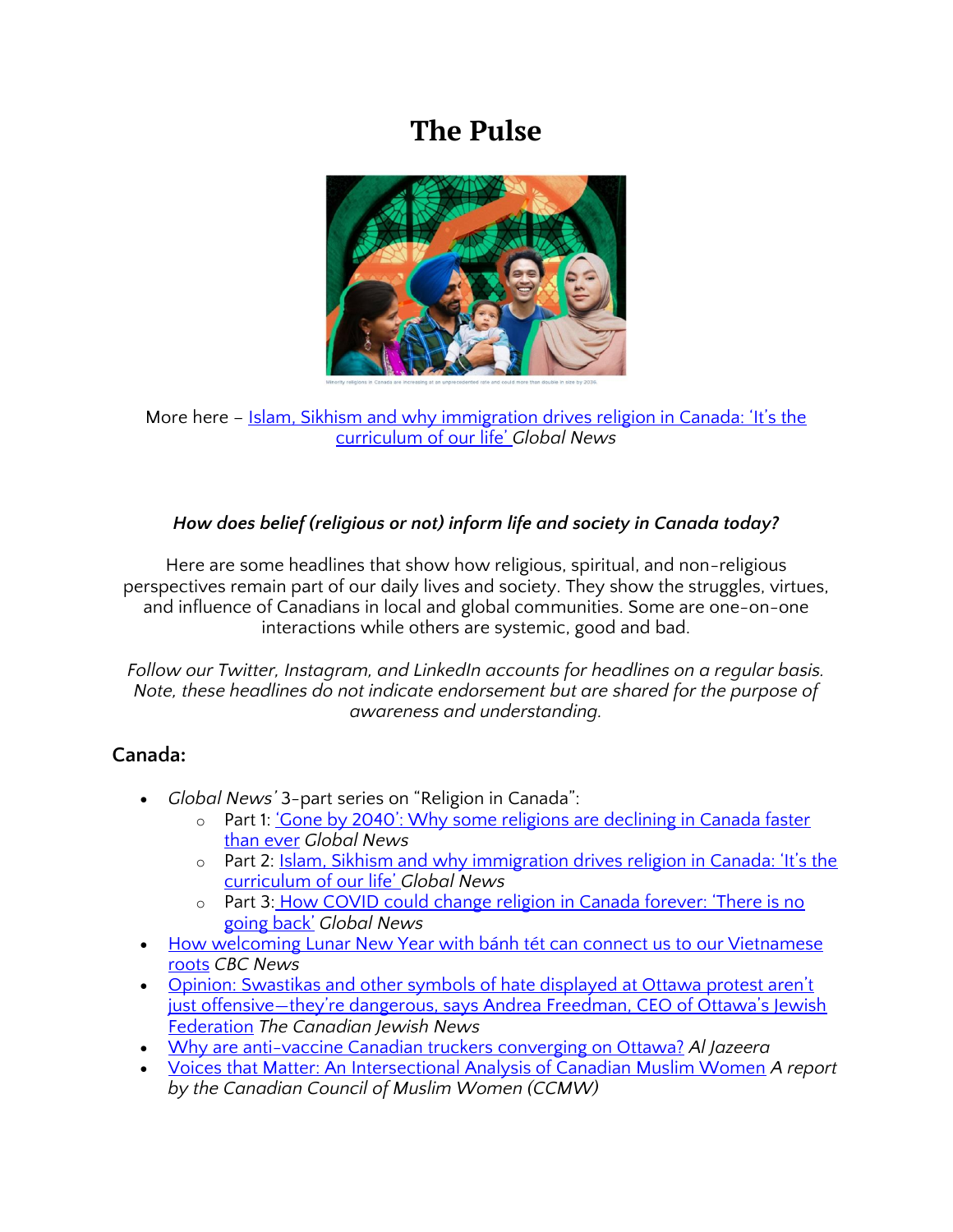

#### **Territories:**

- <u>The Superialist of the setting</u> indigenous healing camp gets lifeline extension in N.W.T. *APTN News*
- Luna-[Belle's final farewell: How we honour pets who have passed on,](https://www.cbc.ca/news/canada/north/luna-belle-memorial-pet-funeral-1.6311220) and why it [matters](https://www.cbc.ca/news/canada/north/luna-belle-memorial-pet-funeral-1.6311220) *CBC North*
- [Misinformation blamed for Igloolik's COVID](https://nunatsiaq.com/stories/article/misinformation-blamed-for-iglooliks-covid-19-spread/)-19 spread *Nunatsiaq News*

#### **British Columbia:**

- First Nation sues Royal B.C. Museum over failure to return treasured totem pole *Vancouver Sun*
- [New superintendent vows to tackle systemic racism in Prince George schools](https://www.cbc.ca/news/canada/british-columbia/prince-george-new-superintendent-1.6339145) *CBC British Columbia*
- B.C. patients can now get a prescription for a Parks Canada Discovery Pass *Vancouver Island Press Daily*

#### **Alberta:**

- [Al Rashid Mosque develops Halal opportunity to enter Edmonton's housing market](https://globalnews.ca/video/8599010/al-rashid-mosque-develops-halal-opportunity-to-enter-edmontons-housing-market/) *Global News*
- Edmonton police arrest and charge man in alleged attack against Muslim woman [and her children](https://edmontonjournal.com/news/crime/edmonton-police-arrest-and-charge-man-in-attack-against-muslim-woman-and-her-children) *Edmonton Journal*
- [Exposure's emerging photographer offers introspection, sp](https://calgaryherald.com/entertainment/local-arts/exposures-emerging-photographer-offers-introspection-spirituality-and-growth-with-exhibit-exploring-religious-upbringing-in-calgary)irituality and growth [with exhibit exploring religious upbringing in Calgary](https://calgaryherald.com/entertainment/local-arts/exposures-emerging-photographer-offers-introspection-spirituality-and-growth-with-exhibit-exploring-religious-upbringing-in-calgary) *Calgary Herald*

#### **Prairies:**

- Mashkode-bizhiki | Plains bison herd successfully re-established to Key First Nation [in Saskatchewan](https://www.miragenews.com/mashkode-bizhiki-plains-bison-herd-successfully-716601/) *Mirage News*
- Residential school survivor calls for national braid day after licence photo [experience](https://www.aptnnews.ca/national-news/residential-school-survivor-calls-for-national-braid-day-after-licence-photo-experience/) *APTN News*
- [Winnipeg mayor vows to commit \\$20K to legal fight against Quebec's anti](https://www.cbc.ca/news/canada/manitoba/mayor-winnipeg-commits-20-thousand-fight-against-bill-21-1.6335533)[religious-symbols](https://www.cbc.ca/news/canada/manitoba/mayor-winnipeg-commits-20-thousand-fight-against-bill-21-1.6335533) bill *CBC Manitoba*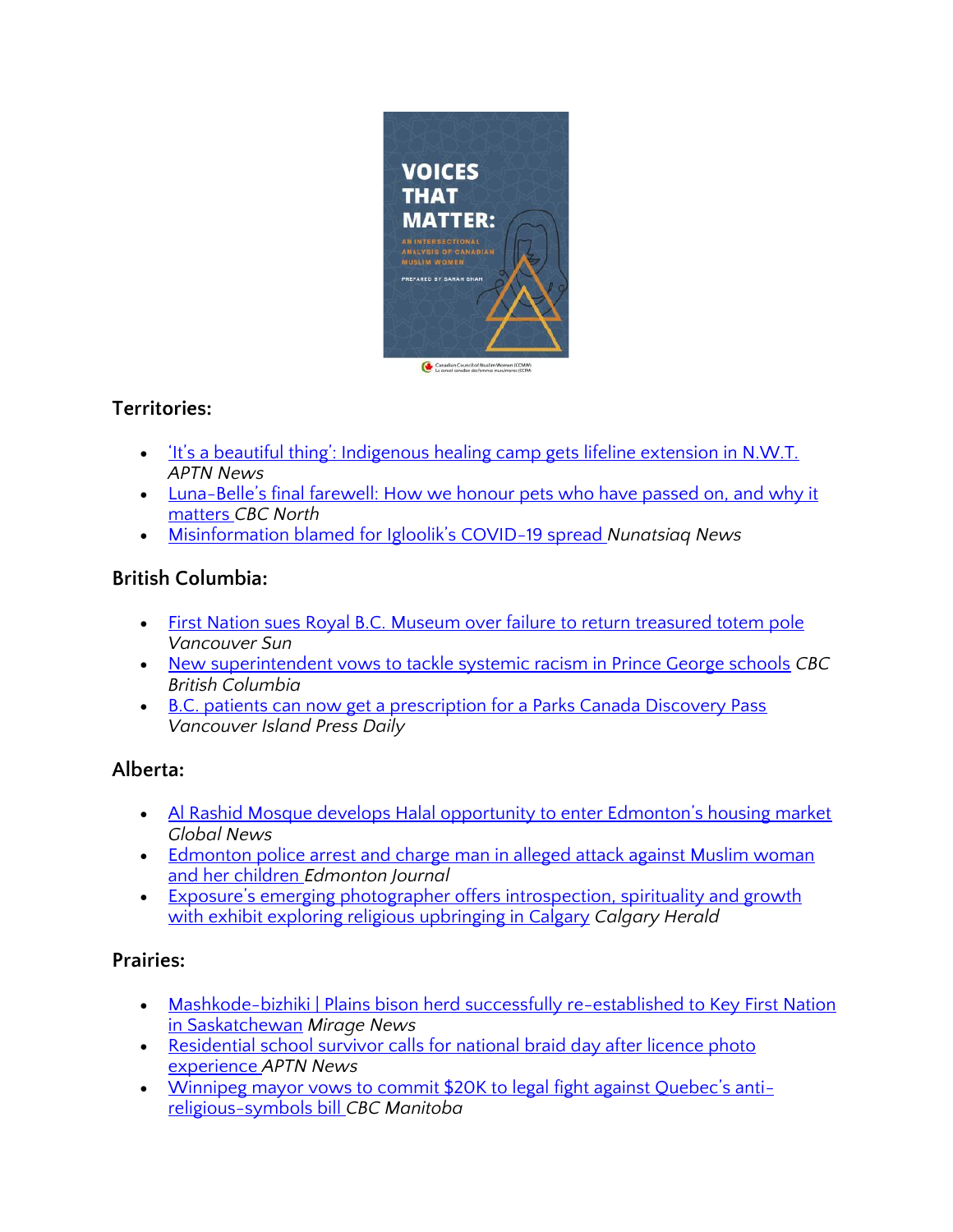#### **Ontario:**

- [Investigations underway after antisemitic incidents reported at North York middle](https://globalnews.ca/news/8603868/antisemetic-incidents-north-york-school/)  [school](https://globalnews.ca/news/8603868/antisemetic-incidents-north-york-school/) *Global News*
- [One of the oldest active Black churches in Canada is right here in Windsor](https://www.cbc.ca/news/canada/windsor/sandwich-first-baptist-history-1.6335903) *CBC Windsor*
- [U of T apologizes after giving 'hell money' to students for Lunar New Year](https://www.thestar.com/news/gta/2022/02/04/u-of-t-apologizes-after-giving-hell-money-to-students-for-lunar-new-year.html) *Toronto Star*
- University of Ottawa students union calls for pause of in-person classes due to [convoy protest](https://ottawacitizen.com/news/local-news/university-of-ottawa-students-union-calls-for-pause-of-in-person-classes-due-to-convoy-protest) *Ottawa Citizen*

#### **Quebec:**

- La loi 21 modifiée: un gouvernement de QS permettrait le port de signes religieux [pour enseigner](https://www.journaldequebec.com/2022/01/26/la-loi-21-modifiee-un-gouvernement-de-qs-permettrait-le-port-de-signes-religieux-pour-enseigner) *Le Journal de Québec*
- [Opinion: La place des intervenants en soins spirituels](https://www.ledevoir.com/opinion/idees/668415/idees-la-place-des-intervenants-en-soins-spirituels) *Le Devoir*
- [Opinion: The 'new' face of environmental racism in Quebec](https://thenarwhal.ca/opinion-quebec-caribou-environmental-racism/) *The Narwhal*
- ['We are their voices': New Holocaust museum to open on Main](https://montrealgazette.com/news/local-news/embargoed-new-holocaust-museum-to-open-on-main) *Montreal Gazette*

#### **Atlantic Provinces:**

- ['A national treasure': Human rights advocate, community educator Wanda](https://www.saltwire.com/nova-scotia/news/a-national-treasure-human-rights-advocate-community-educator-wanda-robson-dies-at-age-95-100690084/) Robson [dies at age 95](https://www.saltwire.com/nova-scotia/news/a-national-treasure-human-rights-advocate-community-educator-wanda-robson-dies-at-age-95-100690084/) *Saltwire*
- [MARION PARDY: Let's celebrate both our differences and our shared values](https://www.saltwire.com/atlantic-canada/opinion/marion-pardy-lets-celebrate-both-our-differences-and-our-shared-values-100689048/) *Saltwire*
- The church will never regain the power it once had, but this minister says that's a [good thing](https://www.cbc.ca/news/canada/newfoundland-labrador/robert-cooke-new-spirituality-1.6313429) *CBC Nfld. & Labrador*

#### **International:**

- [Beijing Olympics: China's choice of Uyghur torchbearer causes controversy](https://www.euronews.com/2022/02/05/beijing-olympics-china-s-choice-of-uyghur-torchbearer-causes-controversy) *Euronews*
- [After moving out of their comfort zone, atheists in Kenya gain visibility](https://religionnews.com/2022/02/07/after-moving-out-of-their-comfort-zone-atheists-in-kenya-gain-visibility/) *Religion News Service*
- [Commentary: How Russia is weaponizing religion against Ukraine](https://globalnews.ca/news/8602792/russia-ukraine-conflict-religion/) *Global News*
- [Conversion therapy: Man tells of abuse at Warrington church](https://www.bbc.co.uk/news/uk-england-merseyside-60235394) *BBC News*
- [The Dissenters Trying to Save Evangelicalism From Itself](https://www.nytimes.com/2022/02/04/opinion/evangelicalism-division-renewal.html) *New York Times*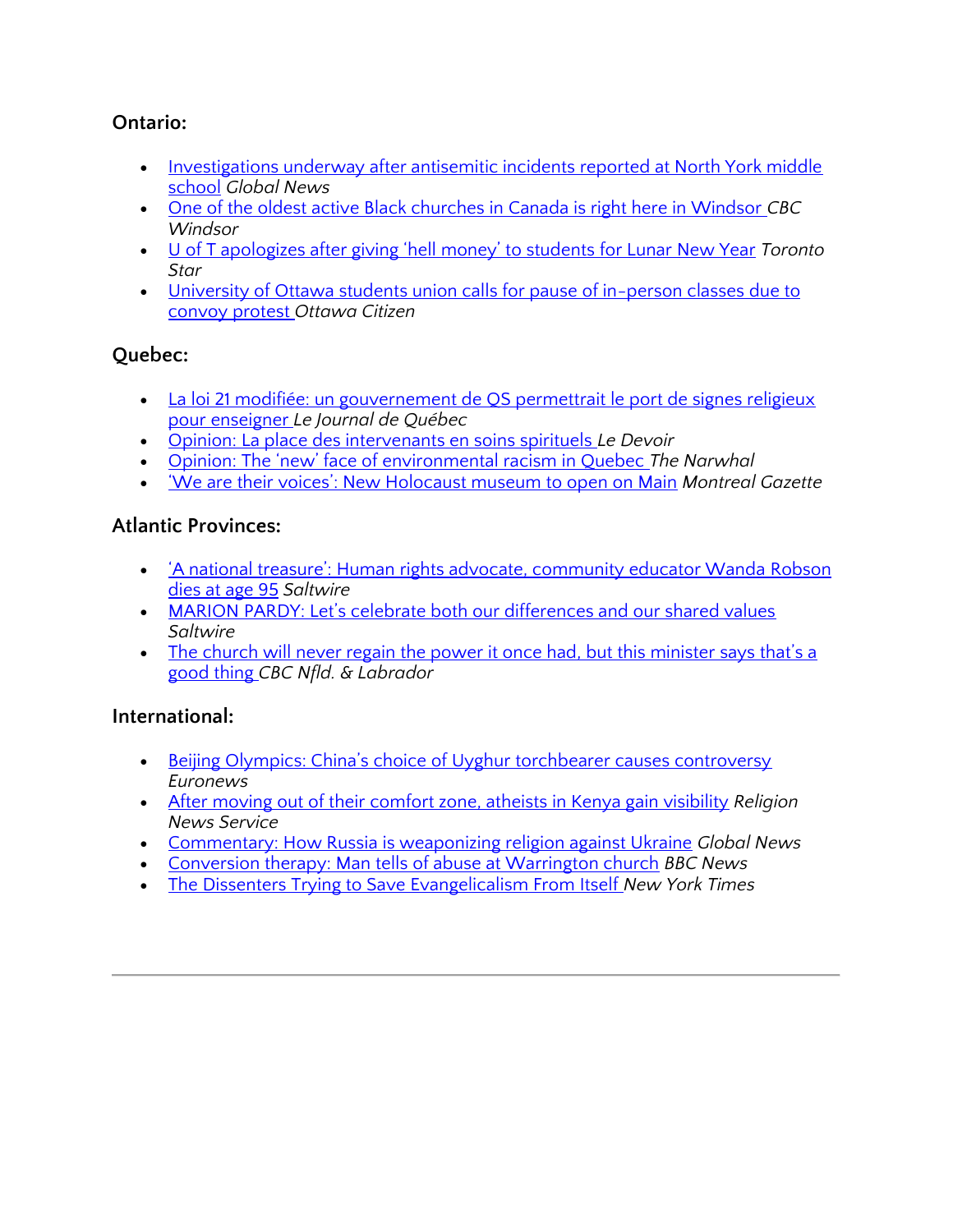

## **Religious Literacy Thought Corner**

Every issue, this section will focus on one specific aspect of society or identity. Using religious literacy skills and framework, our team will briefly prompt how to identify and perceive the influence of religion, spirituality, and non-religious belief in our lives and world. Past Thought Corners are [here.](https://ccrl-clrc.ca/thought-corner/)

**In this issue, [Dr. W. Y. Alice Chan](https://ccrl-clrc.ca/alice-chan/) & [Dr. Margie Patrick](https://ccrl-clrc.ca/margie-patrick/) discuss:** 



[Seaview African United Baptist Church, Halifax, NS](https://commons.m.wikimedia.org/wiki/File:Halifax_NS-01334_-_Seaview_African_United_Baptist_Church_(28442814894).jpg)

## **Race, Religion, and Spirituality – What's the Connection?**

February is Black History Month across Canada and many of us are taking the time to understand, take stock, and act to address anti-Black racism. This month of education, reflection, and action provides Canadians with the opportunity to consider how all aspects of identity, including race, inform Black History in Canada.

It is common to talk about different aspects of identity as if they stand alone. But in reality, people's identities co-exist in one's life and one aspect of their identity informs another.

For example, the history of African Nova Scotians is informed by the history of enslavement [in Canada,](https://archives.novascotia.ca/africanns/results/?Search=&SearchList1=1) and the anti-slavery movement that was led by many African Nova Scotian leaders like [Richard Preston.](https://www.halifaxexaminer.ca/featured/richard-preston-the-founder-of-the-black-nova-scotian-community/) His movement to address racism and promote community well-being was grounded in his Christian faith. Under his leadership, churches became sites of community gathering. In Ontario, [Sandwich First Baptist Church, constructed in 1851 as](https://www.cbc.ca/news/canada/windsor/sandwich-first-baptist-history-1.6335903)  [part of the Underground Railroad, is one of the oldest active Black churches in Canada.](https://www.cbc.ca/news/canada/windsor/sandwich-first-baptist-history-1.6335903) Designated a National Historic Site in 2000, the church highlights that Black history in Canada is part of Canadian history. These stories demonstrate how race, religion, citizenship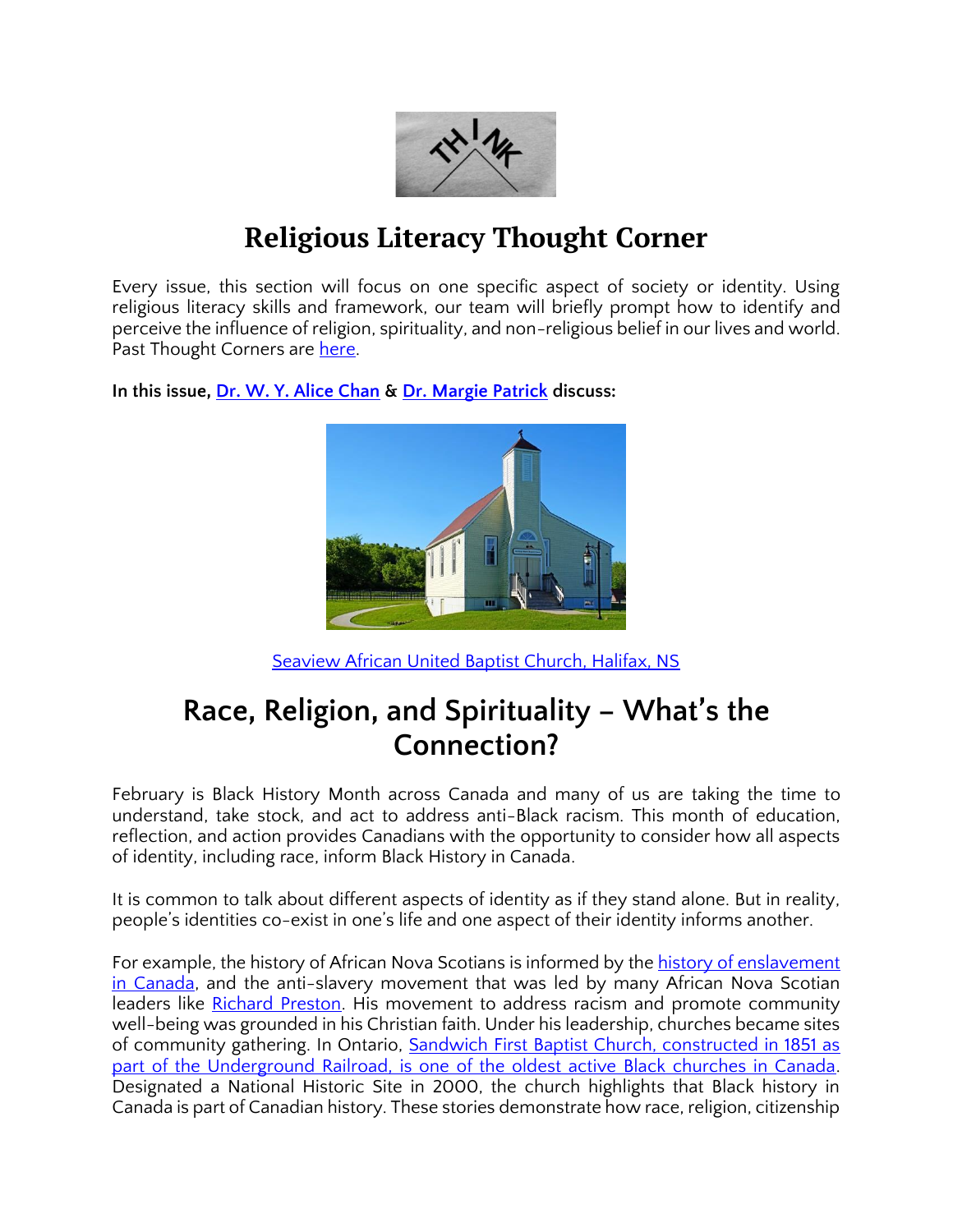status, and community well-being are all intertwined when we discuss Black history in Canada. Other examples include the [First Baptist Church in Toronto](https://www.fbctoronto.ca/overview/) and the role of Viola [Desmond's Christian community](https://ottawacitizen.com/news/national/15-canadian-stories-viola-desmond-reluctant-social-activist) in her stand against racism.

#### **The whole person**

Race, religion, and spirituality continue to be interconnected for many people. Singling out one aspect of their identity misses out the richness and complexity of understanding the whole person.

The past shows us that laws and social norms segregated people by race. They informed how Black Canadians were excluded or lacked access to education, jobs, suitable housing, citizenship rights, among other things. In response, many Black religious communities supported the well-being of the Black community.

Today, institutional slavery no longer exists but segregation continues in behaviour and attitude. These behaviours and attitudes maintain anti-Black racism in the larger society (seen in [education,](https://www.penguinrandomhouse.ca/books/536075/the-skin-were-in-by-desmond-cole/9780385686341) [justice system,](https://www.ctvnews.ca/canada/striking-shocking-and-saddening-study-finds-black-men-overrepresented-in-ontario-jails-1.5445019) [access to jobs,](https://www.csps-efpc.gc.ca/events/anti-racism/addressing-employment-barries-eng.aspx) etc.) as well as religious groups (seen in some [Prairie Christian churches,](https://www.cbc.ca/news/canada/edmonton/bop-prairie-churches-still-divided-race-1.5899168) some [Montreal Muslim mosques,](https://www.cbc.ca/news/canada/montreal/black-muslim-women-empowering-each-other-to-break-stereotypes-within-their-own-communities-1.5096136) and some Jewish [communities\)](https://jewsofcolour.ca/2021/05/28/the-canadian-jewish-community-must-do-more/) across Canada.

As Canadians work together to promote equity and eliminate hate and discrimination, we need to understand the complex reality of how race, religion, and spirituality, among many other aspects of identity, are interconnected. When we do so, we are able to fully engage with Black History in Canada.

## **Cultural/Holy days (February & March 2022)**

This list of dates is generally commemorated or observed by many individuals within a community. Some individuals from each community may not adhere to the cultural/holy days themselves. It is not a comprehensive list of cultural/holy days worldwide but a list of those commonly recognized across parts of Canada. Our team wishes you a rejuvenating time of contemplation and community support this February and March.



.<br>Bánh tét. (Getty Images/iStockphoto